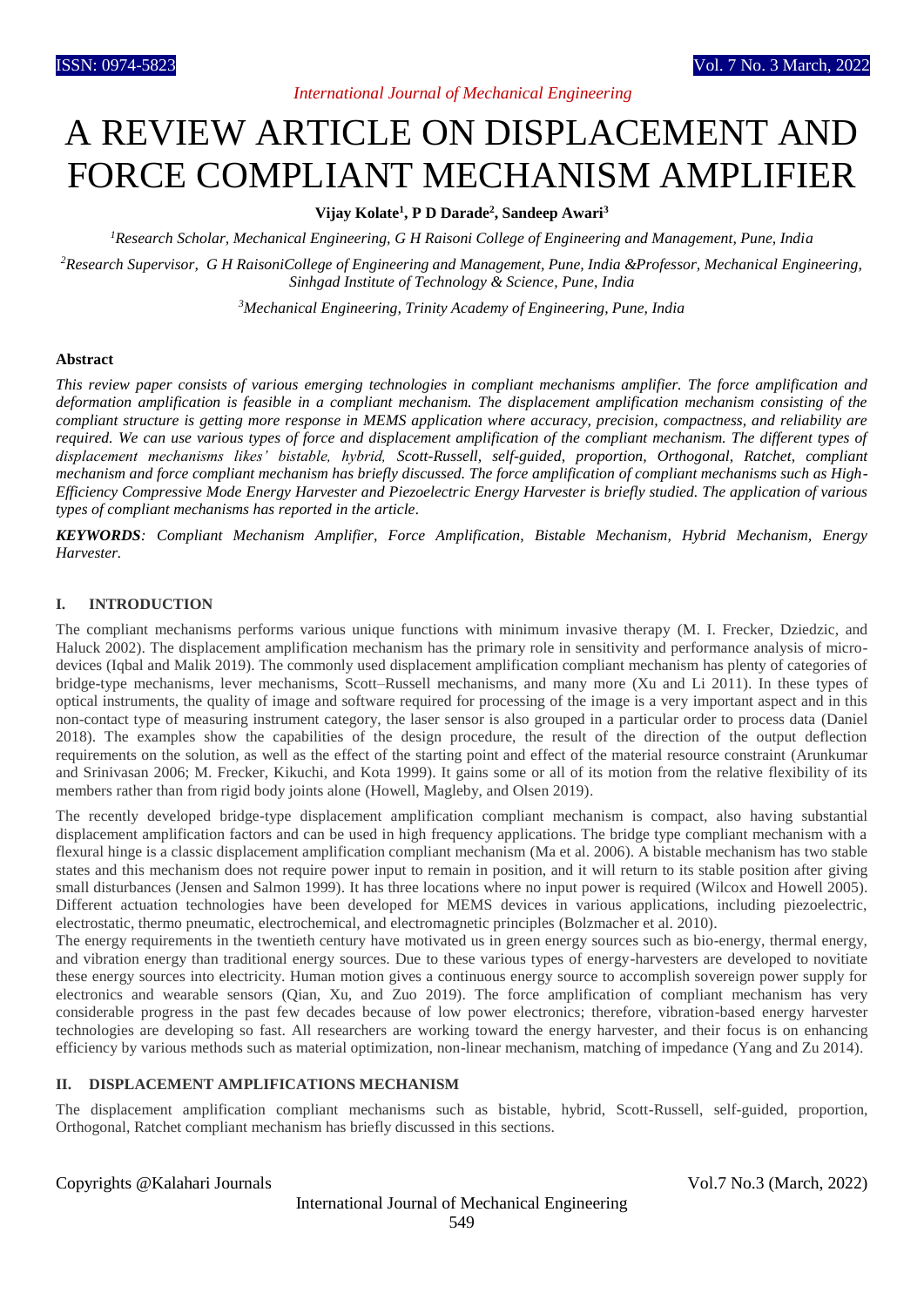#### **1. Bistable Compliant Mechanisms**

The bistable compliant mechanism driven by an electromagnetic actuator for dynamic switching, as shown in figure 1, was refined (Wang, Pham, and Hsieh 2009). The bistable mechanism is having a combination of bending and tensile beam structure. For evaluating the static behavior of a bistable compliant mechanism, the finite element method had used. The mathematical model had developed, and the behavior of a bistable compliant mechanism had compared with a prototype made for experimentation and testing.

The extended study on the bistable compliant mechanism, as shown in figure 2 was developed. (Han et al. 2017). In this paper, they have proposed a new fully complaint bistable mechanism which had called "tensural-compresural bistable mechanisms (TCBMs)". This mechanism consists of the pair segments, i.e. tensural segment and compresural segment. The tensural segments were subjected to bending and tensile force while the compresural segment had subjected to bending and compressive force. In TCBMs (i.e. tensural-compresural bistable mechanisms) consist of the pair tensural segment and compresural segment.



**Mechanism (Wang, Pham, and Hsieh 2009)**



**Figure 2: A Schematic fully compliant tensuralcompresural bistable mechanism (Han et al. 2017)**

## **2. Hybrid Compliant Mechanisms**

The new design of hybrid compliant mechanism-based micro-gripper driven by the piezoelectric actuator, as shown in figure 3, had refined (Zubir, Shirinzadeh, and Tian 2009). In this paper, the two mathematical modeling technique had used, and they are Finite Element Analysis (i.e. FEA) and PRBM (i.e. Pseudo Rigid Body Model). For the manufacturing of a hybrid compliant mechanism-based micro-gripper, a wire Electro Discharge Machining (EDM) had used. The experimentation had carried out for model and prototype, and high amplification characteristics had achieved. The FEA, PRBM and experimental results are very close to each other.

## **3. Scott–Russell Compliant Mechanisms**

The flexural based Scott–Russell Complaint Mechanism, as shown in figure 4, was developed (Tian et al. 2009). In this paper, the dynamic model and design of flexural based Scott–Russell Complaint Mechanism for nano-manipulation had developed. This flexural based Scott–Russell Complaint Mechanism is having excellent accuracy and repeatability characteristics. The Finite Element Analysis, Numerical analysis, and experimentation had carried out for the developed model, and the dynamic response had found.

## **4. Self-guided Compliant Mechanisms**

A new design of the Self-guided displacement amplification mechanism had developed (Kim et al. 2012). In this article, a new design of Self-guided displacement amplification mechanism with flexure based single axis, nano-positioning stage were developed. This mechanism has a compact stage size and having two compound parallelogram structure which gives displacement amplification by eliminating serial connections. This mechanism improves the positional accuracy due to its symmetry in structure, by eliminating thermal deformation and parasitic motion error. They have designed the optimistic mathematical miniature of self-guided displacement amplification compliant mechanism, and it had verified by using experimentation.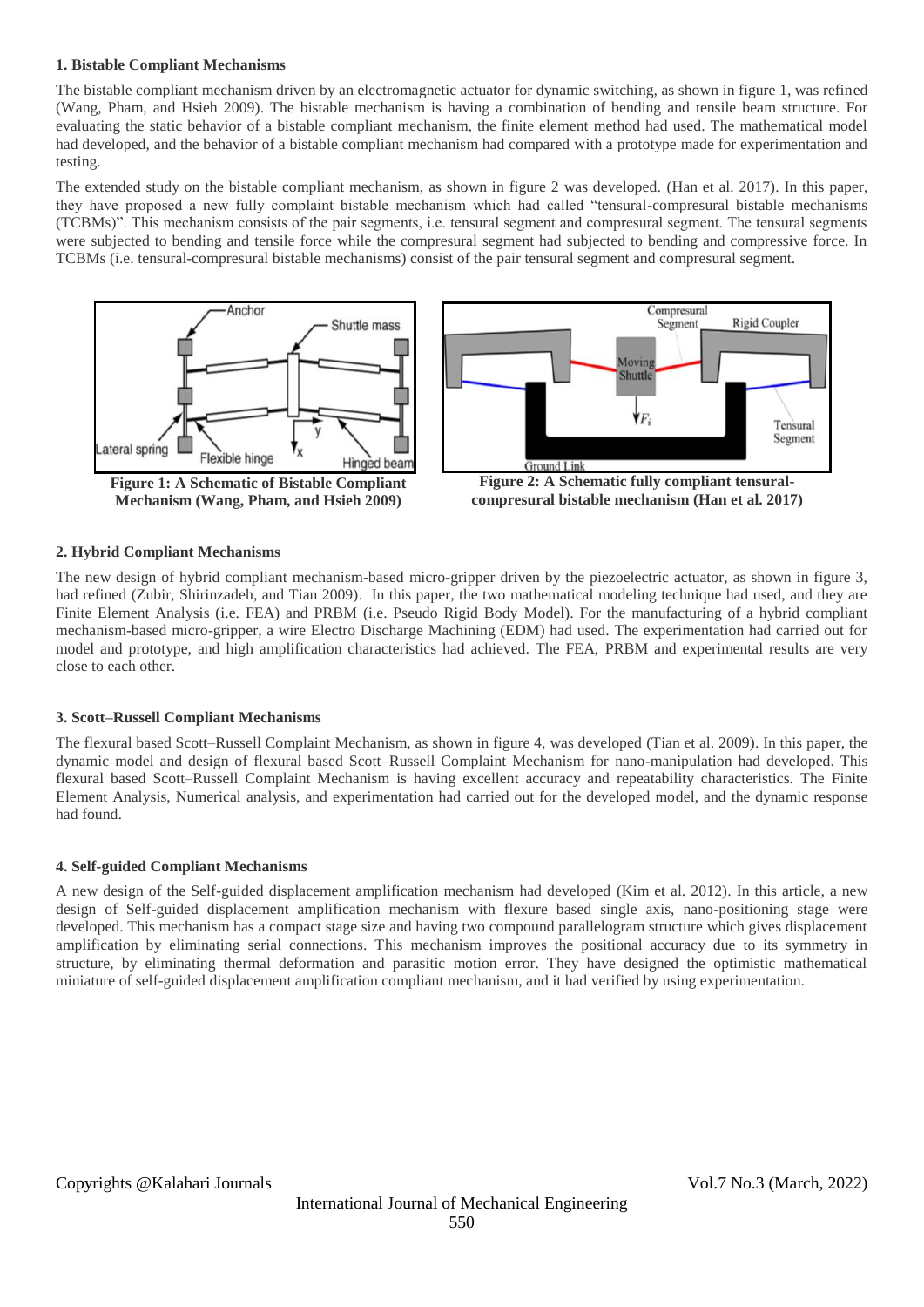

**Figure 3: Basic Model of Hybrid complaint Mechanism Micro-gripper (Zubir, Shirinzadeh, and Tian 2009)**



**Figure 4: A Schematic of Scott–Russell Compliant Mechanism (Tian et al. 2009)**

## **5. Proportion Compliant Mechanisms**

A Proportion Complaint Mechanism, as shown in figure 5, was developed (Meng, Li, and Xu 2014). In this paper, for designing the analytical model principle of pseudo rigid body model (PRBM) and virtual work were used, and it is flexural based Complaint Mechanism. By using the new proposed design equation by author and stiffness equation, a new Proportion Complaint Mechanism had developed. In this mechanism, the least square method had used for designing of corner filleted flexural hinge. A Proportion Ratio equation had developed for four slider-crank mechanisms, and it had verified by using the finite element analysis method.

## **6. Orthogonal Compliant Mechanisms**

A novel Orthogonal Displacement Amplification Complaint Mechanism driven by the piezoelectric actuator, as shown in figure 6, had developed (W. Chen et al. 2017). In this paper, optimum design and non-linear analysis had executed on the Orthogonal Displacement Amplification Complaint Mechanism without using any traditional, compliant mechanism. The design of the proposed micro-gripper based on the Orthogonal Displacement Amplification Complaint Mechanism had developed.

The extended study on a compression based Orthogonal Displacement Amplification Complaint Mechanism used in micrograsping, had developed (Weilin et al. 2019). In this paper, the proposed mechanism not only depends on displacement amplification and orthogonal movement transformation but also with an increase in force, it was increasing the displacement amplification ratio. The design of a compression-based Orthogonal Displacement Amplification Complaint Mechanism used in micro-grasping had presented, and the feasibility of mechanism was also discussed based on Euler–Bernoulli beam theory and finite difference method.

## **7. Ratchet Compliant Mechanisms**

The novel design of the Ratchet Complaint Mechanism, as shown in figure 7, was developed (Sakhaei et al. 2018). In this paper, multi-material additive production technology had used in Ratchet Complaint Mechanism. This mechanism had eliminated movement of gear or pawl and spring which exists in a traditional Ratchet mechanism. Finite element analysis had done on this mechanism, and its results had verified by using tangible results. The authors demonstrate a parametric study material and geometric properties in this new design of the Ratchet Complaint Mechanism.

## **8. Planar Compliant Mechanisms**

The design and analysis of planar compliant mechanisms through two port dynamic stiffness model, as shown in figure 8 had developed (Ling, Cao, and Pehrson 2019). In this paper, Serial-parallel configurations had used for designed planar compliant mechanisms. To develop this mechanism model, the combination of Alembert's principle and transfer matrix method for kinematic static and dynamic analysis with Serial-parallel configurations were employed. By using commonplace serial-parallel sub-structures in planer compliant mechanisms, the two types of improved transfer matrix and relationship between output forcedisplacement and frequency-dependent input were derived. Based on this numerical approach, the model was demonstrated by calculating input and output stiffness, natural frequency, forced dynamic response and displacement amplification factor. In this paper, no finite element analysis and experimentation had executed.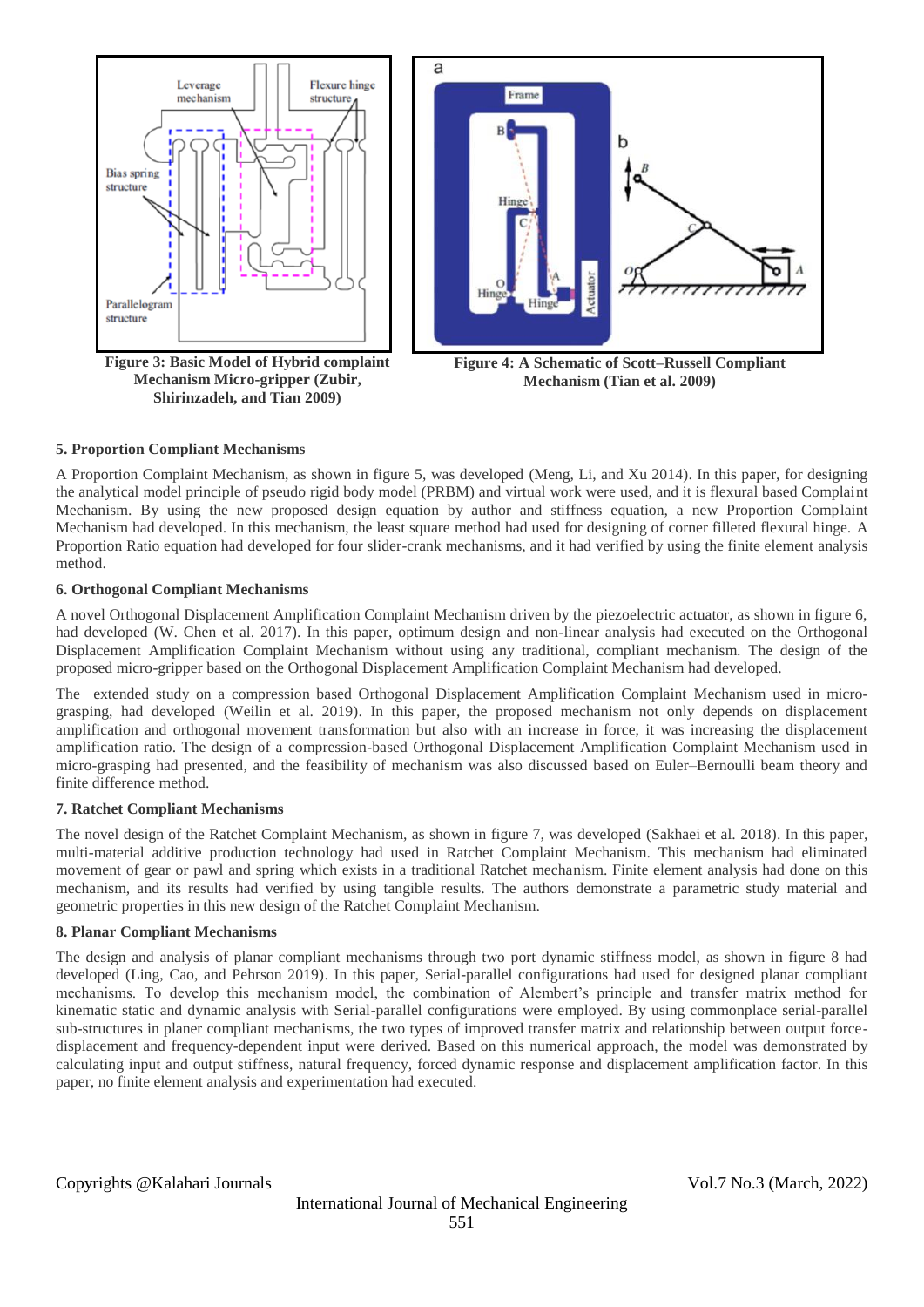

## **III. FORCE AMPLIFICATIONS MECHANISM**

The multi-stage force amplification compliant mechanism for HE-CEH (i.e. High Efficiency Compressive Mode Energy Harvester), developed (Yang and Zu 2014). In this paper, an innovative harvester, i.e. HC-PEH, was presented. This HC-PEH contains a pair of compressive flex-center and elastic beam. In this, a compressive mode had considered as tensile and bending mode because of piezo-ceramics have the superior compressive load carrying capacity.

The external force calculation of a piezoelectric actuated mechanical compliant mechanism depends on the hysteresis model, was developed (Zhu et al. 2018). In this paper, compared with practically measure deformation or displacement with the calculated free one when it had subjected to actuating voltage, the force estimation was proposed. The experimental tests had carried out on the two hysteresis models on the piezoelectric actuated bridge-type compliant mechanism, and the result obtained had compared.

A force amplification compliant mechanism, PEH (i.e. Piezoelectric Energy Harvester) with a two stage, was developed (Qian, Xu, and Zuo 2019). In this paper, design, modeling and analysis had carried out on developed PEH (i.e. Piezoelectric Energy Harvester). The Piezoelectric Energy Harvester (PEH) consists of four components of two-stage piezoelectric transducers combined between two plates having a shape like a heel. The high power had developed with the help of a dynamic reaction force that had amplified two times using two-stage force amplification frames before use 33-mode piezoelectric stacks. The prototype of Piezoelectric Energy Harvester (PEH) had manufactured, and experimentation had carried out over different frequencies and load levels.

## **IV. DESIGN APPROACHES IN COMPLIANT MECHANISM**

We have tabulated compliant mechanism associated with application and design method in displacement amplification, as shown in table 1. There are two basic approaches used in design of compliant mechanism viz. topology optimization and kinematic based approach. In the kinematics-based approach has been used successfully in designing compliant mechanisms. This approach

#### Copyrights @Kalahari Journals Vol.7 No.3 (March, 2022)

International Journal of Mechanical Engineering 552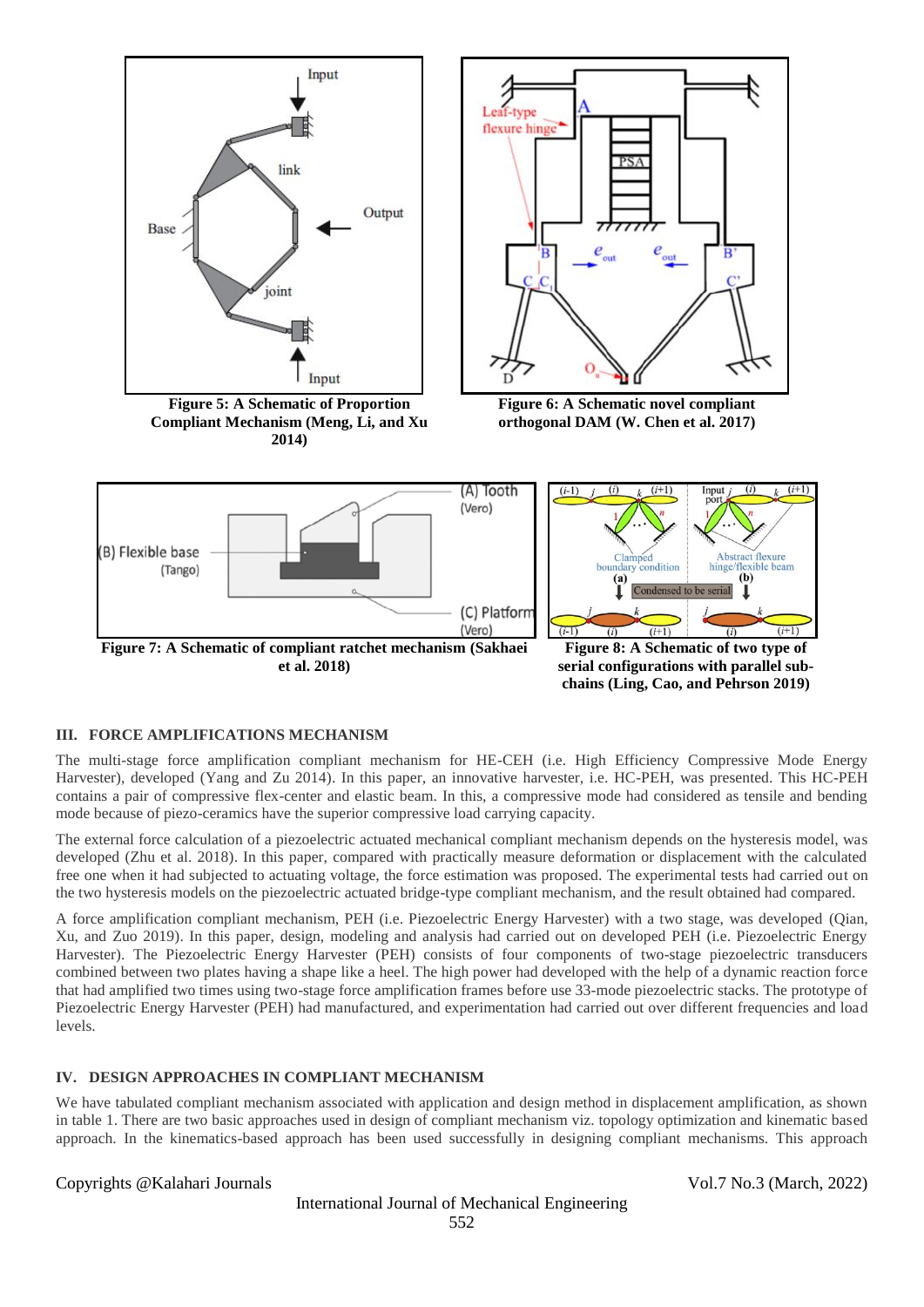requires a good involvement on the part of the designers. The compliant mechanisms which are designed using this approach have lumped compliance.

For designing the devices which are suitable for MEMS applications, the second method of design i.e. topology optimization methods are used because of distributed compliant mechanisms. A distributed compliant mechanism is capable of producing distributed compliance through the elastic deformation.

| Type of Compliant Mechanism     | Design Method                       | Application Area      |
|---------------------------------|-------------------------------------|-----------------------|
| Distributed Compliant Mechanism | <b>Topology Optimization Method</b> | <b>MEMS</b> Devices   |
| Lumped Compliant Mechanism      | Pseudo Rigid-Body Method (PRBM)     | Precision Positioning |

**Table 1: Compliant mechanism associated with application and design method**

## **V. APPLICATIONS OF DISPLACEMENT & FORCE AMPLIFICATIONSMECHANISM**

The micro-motion stage has various applications in the field of optical device tuning, ultra-precision machining, analysis of structure in material surface, semiconductor industry (Hsiao and Lin 2001). There are various application of microleverage mechanism likes electrostatic actuation, thermal actuation, Jet Propulsion Laboratory, micro-valve (Su and Yang 2001). A piezoelectric driven micro-positioning stage used in pulsed laser welding, diamond turning, and micro-lithographic processes (Jouaneh and Yang 2003). The MEMS-based accelerometer has many engineering applications such as consumer electronics, digital cameras, cell phones, computer games, airbags system, navigation and guiding system in defense (Cao et al. 2018). Compliant based micro-grippers have a very vital role in micromanipulation likes cell manipulation, micro-particle handling, optical fiber assembly such application consists of parallel grasping for stable micro-manipulation (S. Chen, Ling, and Zhang 2018). Bistable mechanisms have various applications in the field of nonvolatile shock detecting, meta-materials construction, overload protection, vibration energy harvester, and mechanical memory (Han et al. 2017). Piezoelectric actuator has high frequency response, output displacement and very high resolution. It is used in high precision positioning, energy harvesting (Ling et al. 2016), vibration control etc.

Many application of compliant mechanism requires large workspace such as adaptive adjustment mechanism in an astronomical telescope, binary optical processing equipment, micro-coordinate measuring machines and MEMS processing systems (Wan and Xu 2016). Flexural based compliant mechanism had widely used in aerospace, automotive, medical, optical, computer and telecommunication industries (Lobontiu and Garcia 2003). Flexural based compliant mechanism is extensively used in aerospace and instrumental fields like control of fluid in servo valves, shape active control in aircraft, fatigue tests for micro-structures (Ling et al. 2016). Flexure-based compliant mechanisms had used in Microelectronics Mechanical Systems, aerospace technology, modern precision engineering, biomedical engineering, and piezoelectric actuators because of fast response and high precision characteristics. The piezoelectric actuators had used in vibration control, energy harvester, ultra-precision positioning because of high-frequency response, large output force and high displacement resolution (Lin et al. 2018).

## **VI. CONCLUSION**

The force amplification and deformation amplification is feasible in a compliant mechanism. The displacement amplification mechanism consisting of the compliant structure is getting more response in MEMS application where accuracy, precision, compactness, and reliability are required. We can use various types of force and displacement amplification of the compliant mechanism. The displacement amplification is possible in various compliant mechanisms such as bistable, hybrid, Scott-Russell, self-guided, proportion, Multi-stage, Orthogonal, Ratchet compliant mechanism. The force amplification is possible in various compliant mechanisms such as HCPEH (i.e. High-Efficiency Compressive Mode Energy Harvester) and force amplification compliant mechanism of PEH (i.e. Piezoelectric Energy Harvester) with two-stage. The application has mentioned all these displacement and force amplification of the compliant mechanism.

## **ACKNOWLEDGEMENT**

We want to thank our respected faculty members, introducing us throughout the support needed. We want to thank our family for their support and encouragement.

## **REFERENCES**

- 1. Arunkumar, G., and P. S.S. Srinivasan. 2006. "Design of Displacement Amplifying Compliant Mechanisms with Integrated Strain Actuator Using Topology Optimization." *Proceedings of the Institution of Mechanical Engineers, Part C: Journal of Mechanical Engineering Science* 220(8): 1219–28.
- 2. Bolzmacher, C. et al. 2010. "Displacement Amplification of Piezoelectric Microactuators with a Micromachined Leverage Unit." *Sensors and Actuators, A: Physical* 157(1): 61–67.

Copyrights @Kalahari Journals Vol.7 No.3 (March, 2022)

International Journal of Mechanical Engineering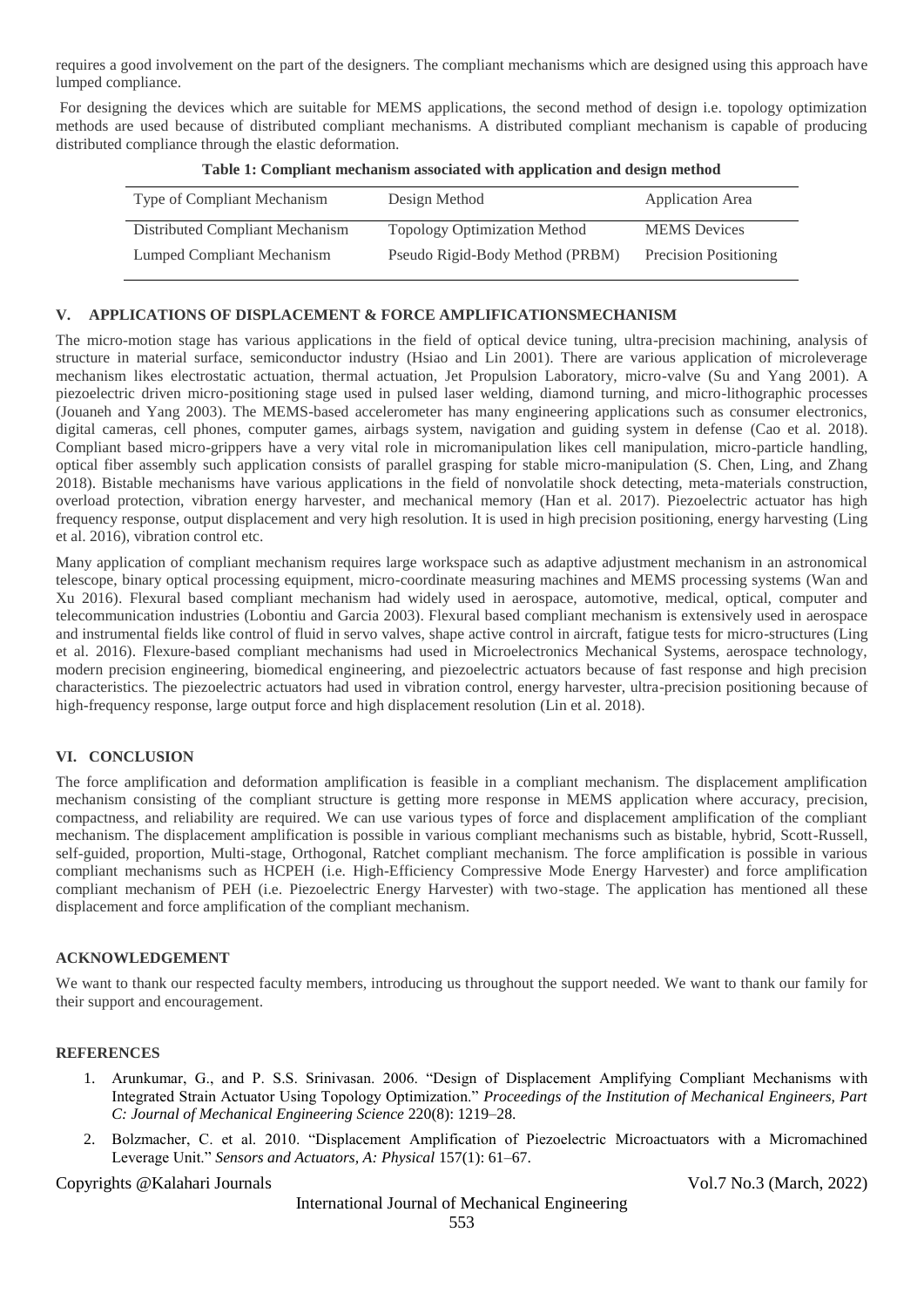- 3. Cao, Lin, Allan T. Dolovich, Ang Chen, and Wenjun (Chris) Zhang. 2018. "Topology Optimization of Efficient and Strong Hybrid Compliant Mechanisms Using a Mixed Mesh of Beams and Flexure Hinges with Strength Control." *Mechanism and Machine Theory* 121: 213–27. https://doi.org/10.1016/j.mechmachtheory.2017.10.022.
- 4. Chen, Shenglai, Mingxiang Ling, and Xinong Zhang. 2018. "Design and Experiment of a Millimeter-Range and High-Frequency Compliant Mechanism with Two Output Ports." *Mechanism and Machine Theory* 126: 201–9. https://doi.org/10.1016/j.mechmachtheory.2018.04.003.
- 5. Chen, Weilin et al. 2017. "Nonlinear Analysis and Optimal Design of a Novel Piezoelectric-Driven Compliant Microgripper." *Mechanism and Machine Theory* 118: 32–52. http://dx.doi.org/10.1016/j.mechmachtheory.2017.07.011.
- 6. Daniel, Lates. 2018. "Experimental Methods for Determining Compliant Mechanisms Microdisplacements." *Procedia Manufacturing* 22: 221–27. https://doi.org/10.1016/j.promfg.2018.03.034.
- 7. Frecker, M., N. Kikuchi, and S. Kota. 1999. "Topology Optimization of Compliant Mechanisms with Multiple Outputs." *Structural Optimization* 17(4): 269–78.
- 8. Frecker, Mary I., R. P. Dziedzic, and R. S. Haluck. 2002. "Design of Multifunctional Compliant Mechanisms for Minimally Invasive Surgery." *Minimally Invasive Therapy and Allied Technologies* 11(5–6): 311–19.
- 9. Han, Qi, Kaifang Jin, Guimin Chen, and Xiaodong Shao. 2017. "A Novel Fully Compliant Tensural-Compresural Bistable Mechanism." *Sensors and Actuators, A: Physical* 268: 72–82. http://dx.doi.org/10.1016/j.sna.2017.10.012.
- 10. Howell, Larry L., Spencer P. Magleby, and Brian M. Olsen. 2019. *Handbook of Compliant Mecahnisms*.
- 11. Hsiao, Feng Zone, and Tai Wu Lin. 2001. "Analysis of a Novel Flexure Hinge with Three Degrees of Freedom." *Review of Scientific Instruments* 72(2): 1565–73.
- 12. Iqbal, Sohail, and Afzaal Malik. 2019. "A Review on MEMS Based Micro Displacement Amplification Mechanisms." *Sensors and Actuators, A: Physical* 300: 111666. https://doi.org/10.1016/j.sna.2019.111666.
- 13. Jensen, B. D., and L. G. Salmon. 1999. "Design of Two-Link, in-Plane, Bistable Compliant Micro-Mechanisms." *Journal of Mechanical Design, Transactions of the ASME* 121(3): 416–23.
- 14. Jouaneh, Musa, and Renyi Yang. 2003. "Modeling of Flexure-Hinge Type Lever Mechanisms." *Precision Engineering* 27(4): 407–18.
- 15. Kim, Jung Jae et al. 2012. "A Millimeter-Range Flexure-Based Nano-Positioning Stage Using a Self-Guided Displacement Amplification Mechanism." *Mechanism and Machine Theory* 50: 109–20. http://dx.doi.org/10.1016/j.mechmachtheory.2011.11.012.
- 16. Lin, Chao, Zhonglei Shen, Zhaohui Wu, and Jiang Yu. 2018. "Kinematic Characteristic Analysis of a Micro-/Nano Positioning Stage Based on Bridge-Type Amplifier." *Sensors and Actuators, A: Physical* 271(2010): 230–42. http://dx.doi.org/10.1016/j.sna.2017.12.030.
- 17. Ling, Mingxiang, Junyi Cao, Zhou Jiang, and Jing Lin. 2016. "Theoretical Modeling of Attenuated Displacement Amplification for Multistage Compliant Mechanism and Its Application." *Sensors and Actuators, A: Physical* 249: 15– 22. http://dx.doi.org/10.1016/j.sna.2016.08.011.
- 18. Ling, Mingxiang, Junyi Cao, and Nathan Pehrson. 2019. "Kinetostatic and Dynamic Analyses of Planar Compliant Mechanisms via a Two-Port Dynamic Stiffness Model." *Precision Engineering* 57(December 2018): 149–61. https://doi.org/10.1016/j.precisioneng.2019.04.004.
- 19. Lobontiu, Nicolae, and Ephrahim Garcia. 2003. "Analytical Model of Displacement Amplification and Stiffness Optimization for a Class of Flexure-Based Compliant Mechanisms." *Computers and Structures* 81(32): 2797–2810.
- 20. Ma, Hong Wen, Shao Ming Yao, Li Quan Wang, and Zhi Zhong. 2006. "Analysis of the Displacement Amplification Ratio of Bridge-Type Flexure Hinge." *Sensors and Actuators, A: Physical* 132(2): 730–36.
- 21. Meng, Qiaoling, Yangmin Li, and Jia Xu. 2014. "A Novel Analytical Model for Flexure-Based Proportion Compliant Mechanisms." *Precision Engineering* 38(3): 449–57. http://dx.doi.org/10.1016/j.precisioneng.2013.12.001.
- 22. Qian, Feng, Tian Bing Xu, and Lei Zuo. 2019. "Piezoelectric Energy Harvesting from Human Walking Using a Two-Stage Amplification Mechanism." *Energy* 189: 116140. https://doi.org/10.1016/j.energy.2019.116140.
- 23. Sakhaei, Amir Hosein et al. 2018. "Design and Investigation of a Multi-Material Compliant Ratchet-like Mechanism." *Mechanism and Machine Theory* 121: 184–97.
- 24. Su, Xiao Ping S., and Henry S. Yang. 2001. "Design of Compliant Microleverage Mechanisms." *Sensors and Actuators, A: Physical* 87(3): 146–56.
- 25. Tian, Yanling, Bijan Shirinzadeh, Dawei Zhang, and Gursel Alici. 2009. "Development and Dynamic Modelling of a Flexure-Based Scott-Russell Mechanism for Nano-Manipulation." *Mechanical Systems and Signal Processing* 23(3): 957–78.

Copyrights @Kalahari Journals Vol.7 No.3 (March, 2022)